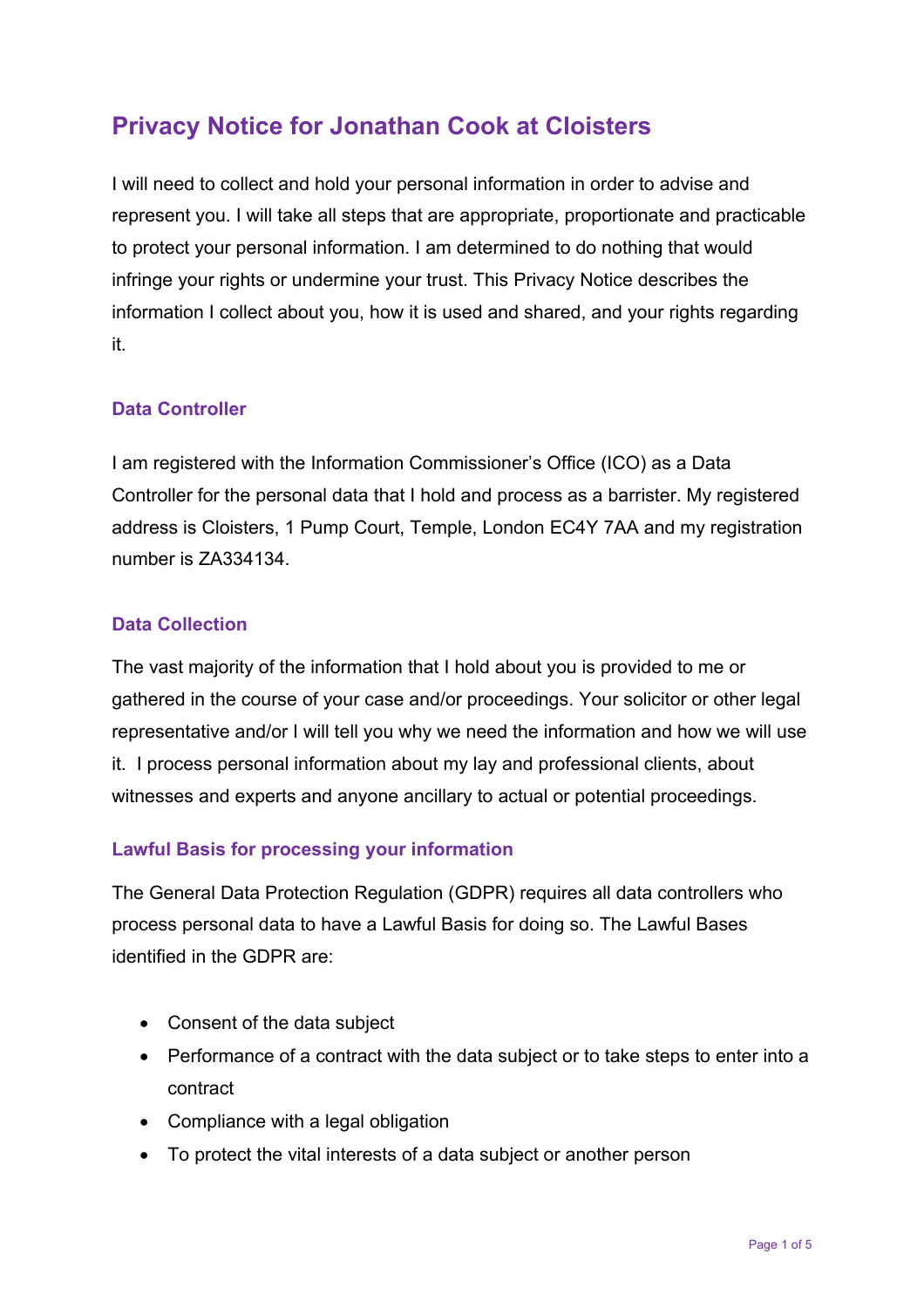- Performance of a task carried out in the public interest or in the exercise of official authority vested in the controller
- The legitimate interests of myself, or a third party, except where such interests are overridden by the interests, rights or freedoms of the data subject

Examples of legitimate interests include:

- Where the data subject is a client or in the service of the data controller;
- Transmission within a group of undertakings for internal administrative purposes;
- Processing necessary to ensure network and information security, including preventing unauthorised access;
- Processing for direct marketing purposes, or to prevent fraud; and
- Reporting possible criminal acts or threats to public security.

I process your personal data to enable the necessary steps to be taken to enter into and/or to perform contracts for legal services and/or to comply with a legal obligation and/or for the purposes of my legitimate interests – namely, the provision of legal services, the development and marketing of my professional expertise and maintaining a record of the work I have carried out for my clients (including for regulatory purposes and in order to address any queries or concerns you may have). I also process data where that is necessary for the establishment, exercise and/or defence of legal claims.

#### **I use your information to:**

- **Provide legal advice and representation;**
- **Investigate and address your concerns;**
- Communicate with you about news, updates and events;
- Investigate or address legal proceedings relating to your use of my services/products, or as otherwise allowed by applicable law;
- Make statutory returns as required by the HMRC;
- Maintain a record of the work I have carried out for you.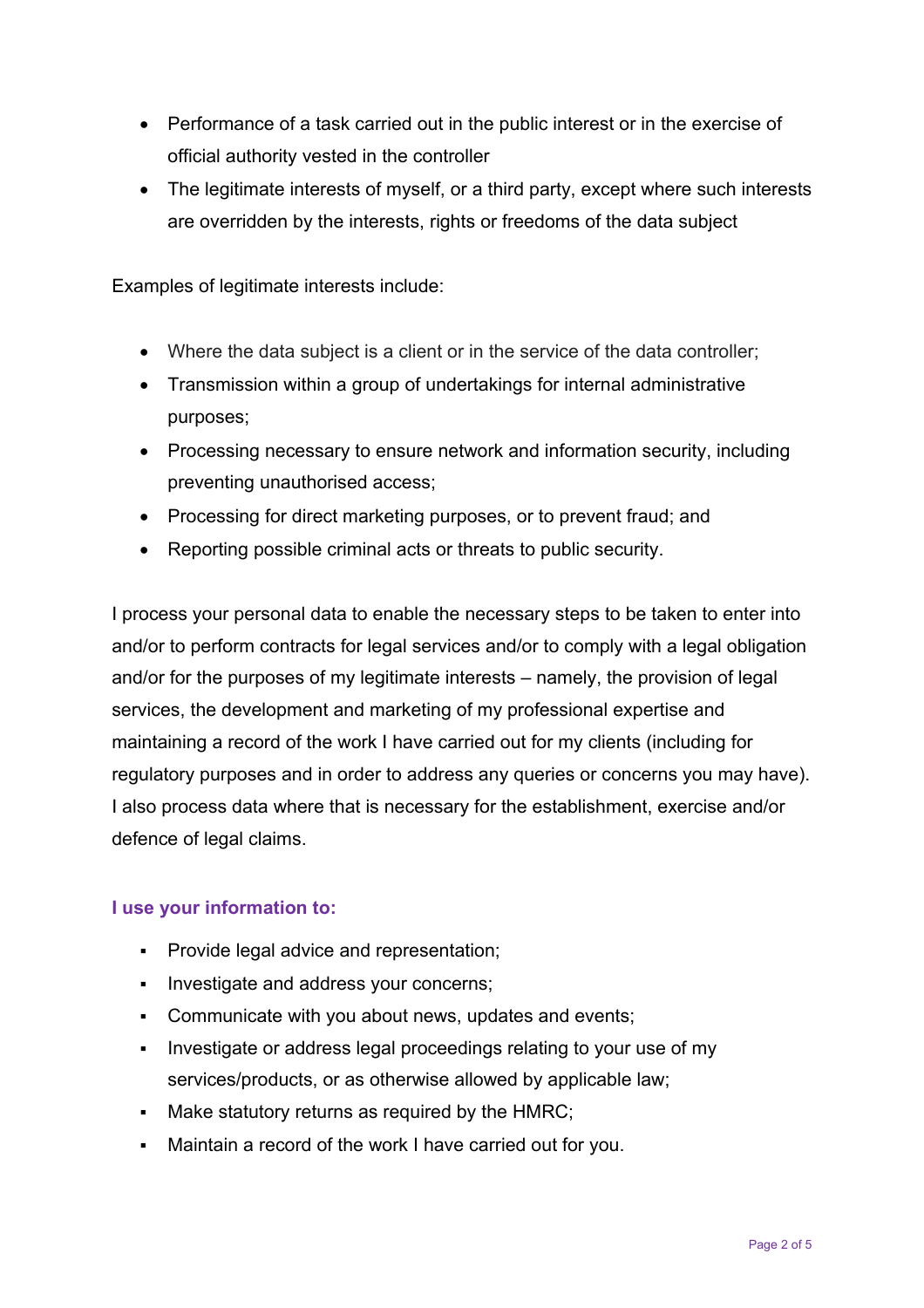I do not use automated decision-making in the processing of your personal data. I collect and process both personal data and special categories of personal data as defined in the GDPR. This may include:

- Name;
- **Email:**
- Phone number:
- **Address**;
- **Payment or bank details;**
- Date of birth;
- **Location details;**
- Device IP address;
- **Financial information:**
- Details about protected characteristics (such as disability, sex, race, age religion or belief, sexual orientation, gender identity, pregnancy/maternity, marital status);
- Details about trade union membership and/or activities;
- Medical records and/or health details;
- Criminal records and/or details relating to offences, alleged offences, criminal proceedings, outcomes and sentences;
- Details about work, education and/or training.

# **Sharing personal data**

I sometimes need to share the personal information I process with the individual and/or third parties. Where necessary or required, I may share information with:

- Solicitors, barristers and legal representatives;
- Courts and other tribunals;
- My Chambers management and staff who provide administrative services;
- Regulatory authorities, ombudsmen, insurance providers or legal advisors in the event of a dispute or other legal or relevant matter;
- Law enforcement officials, government authorities, or other third parties to meet our legal obligations;
- Any other party where I ask you and you consent to the sharing.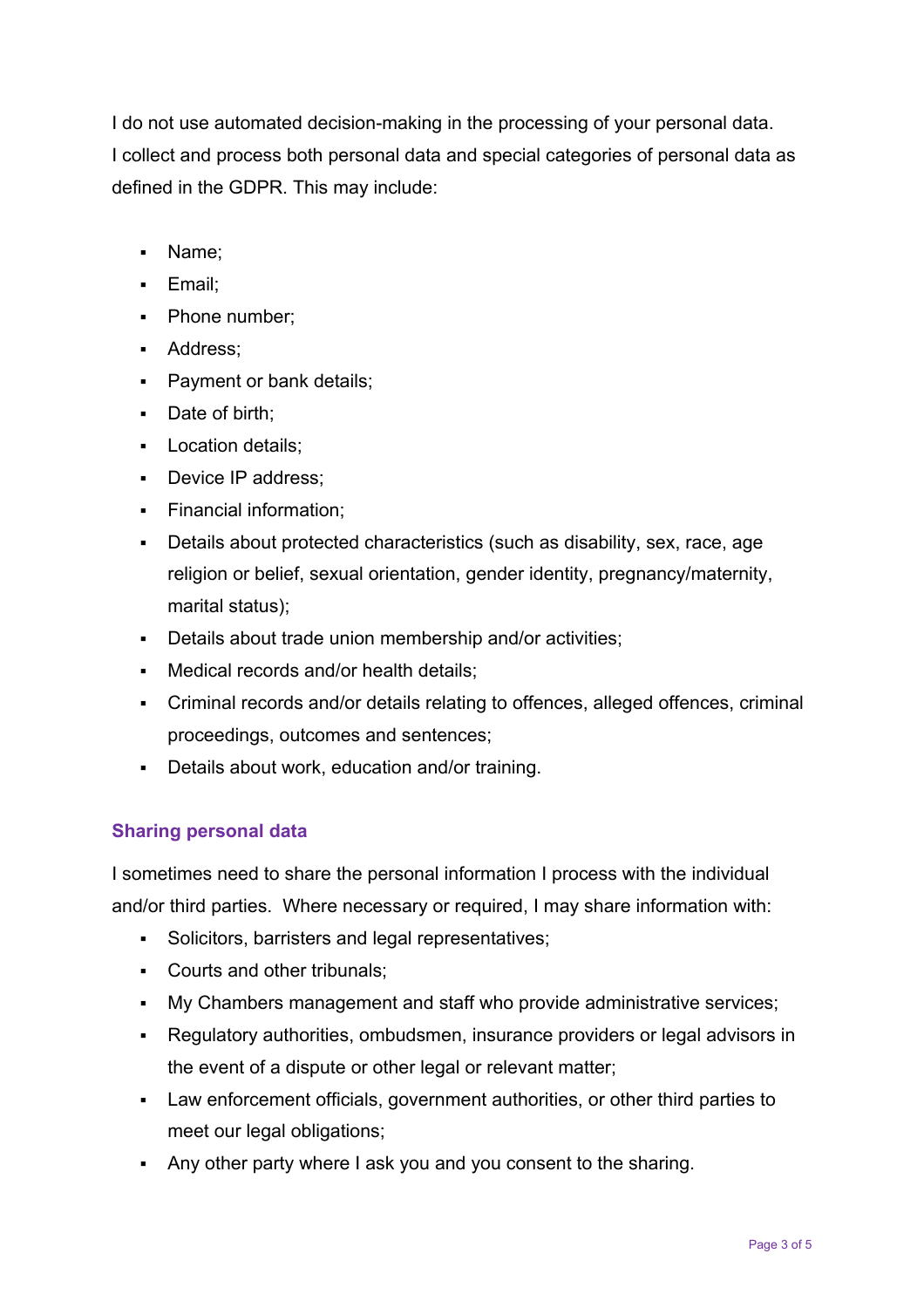# **Transfers to third countries and international organisations**

I do not usually need to transfer any personal data to third countries or international organisations but, if I do so, it will only be where I am satisfied that such transferred data is fully protected and safeguarded as required by the GDPR.

**I retain your personal data** while you remain a client and for 7 years thereafter, unless you ask me to delete it. I adhere to Cloisters' Data Retention Policy (copy available on request) which details how long I hold data for and how I dispose of it when it no longer needs to be held. I will delete or anonymise your information at your request unless:

- There is an unresolved issue, such as claim or dispute;
- I am legally required not to; or
- There are overriding legitimate business interests, including but not limited to fraud prevention and protecting customers' safety and security.

# **Your Rights**

The GDPR gives you specific rights around your personal data. For example, you have to be informed about the information I hold and what I use it for, you can ask for a copy of the personal information I hold about you, you can ask me to correct any inaccuracies with the personal data I hold, you can ask me to stop sending you direct mail, or emails, or in some circumstances ask me to stop processing your personal information. Finally, if I do something irregular or improper with your personal data you can seek compensation for any distress you are caused or loss you have incurred. You can find out more information from the ICO's website http://ico.org.uk/for\_the\_public/personal\_information and this is the organisation that you can complain to if you are unhappy with how I have dealt with your personal information.